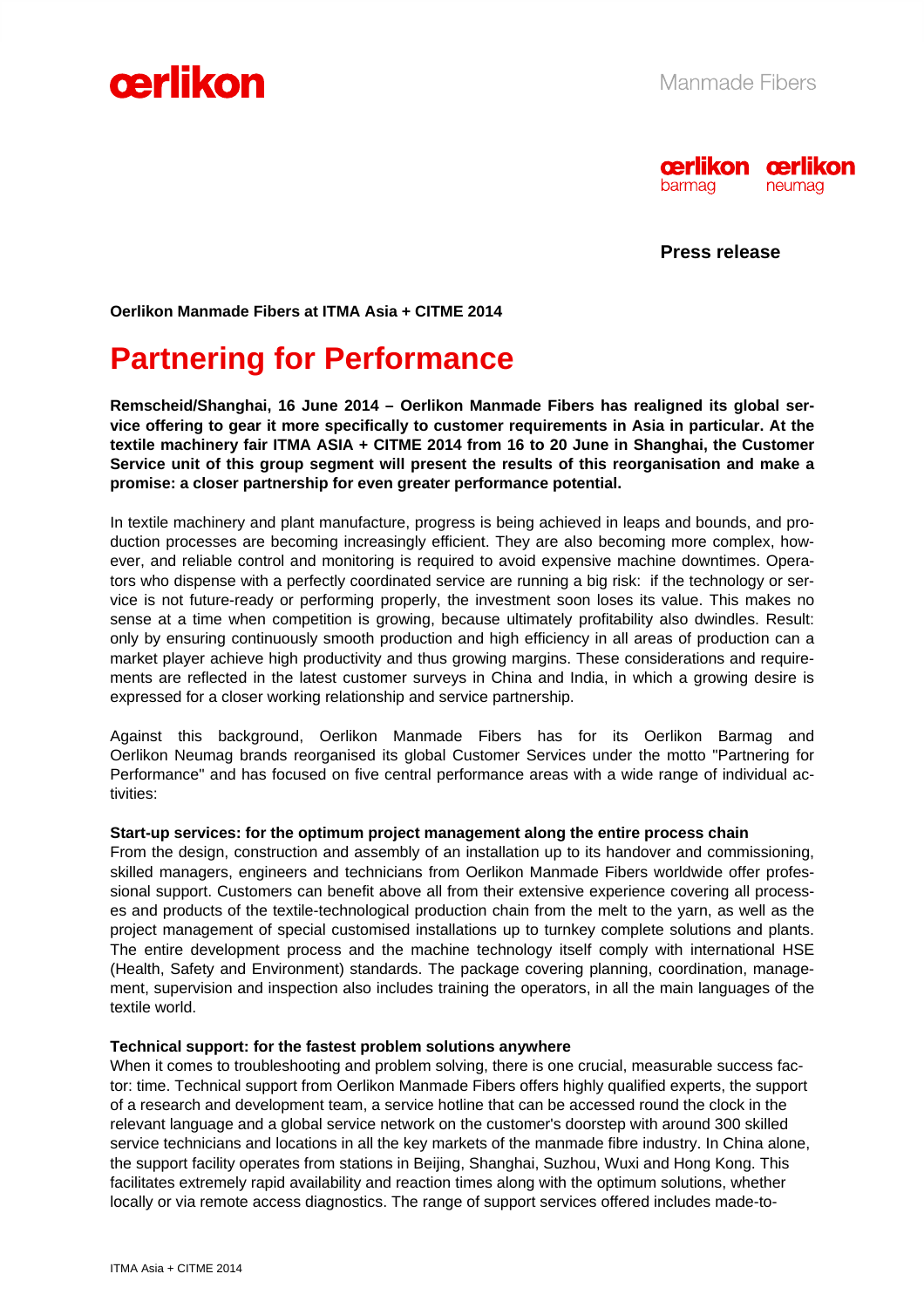

measure service contracts to cover every requirement, with one central objective: to get production up and running again as quickly as possible.

#### **Advanced services: for concentrating on the core business**

The service partnership offered becomes even more clearly visible and tangible in the expanded customer services facility. The customer concentrates on the core business of production and making a profit, while Oerlikon Manmade Fibers is responsible for safeguarding and optimising the smooth technical operation with tailored service activities. These include on the one hand support for planning repairs and maintenance and staff scheduling together with the related workshops, and on the other warehousing solutions for the speedy provision of original parts. In addition to technical services, customers can avail themselves of training offers and special research and development resources for developing downstream products or for process optimisation, in order to exploit market opportunities better and increase margins. All these extended services are offered on an individual basis in various stages (basic, full, extended).

#### **Operating efficiency: for top-class performance in operational business**

The goal is a production plant operating at the top limit with regard to productivity, quality standards and reliable, safe processes. The related offer covers suitable advice, the planning of servicing and routine sequences, quality assurance, plant management, employee training on or outside the customer's premises, e-learning and actions relating to health, safety and the environment (HSE). Energysaving concepts based on proven e-save solutions from Oerlikon Manmade Fibers also form an essential element of this offer

#### **Life cycle management: for long-lasting machines and investment that fully pays off**

Companies that purposefully extend the service life of their machines make the best possible use of their investment, increase their profitability and save money as a result, without having to sacrifice more performance. This is because the modular technologies delivered by Oerlikon Manmade Fibers are geared to sustainability, meaning that in addition to repair and maintenance solutions to uphold functionality, upgrades and modernisation packages are possible in the long term for machines, components, processes and software. These secure increased throughput and higher yarn quality to ensure that a company will be competitive with leading machine technology tomorrow too. Fitting original spare parts and the provision of technical documentation via myOerlikon.com help to ensure this. The customer portal, which was introduced at the start of the new millennium and last updated in 2013 to meet the requirements of the latest e-commerce solutions, offers a wide range of services in up to nine languages, round the clock.

"With this comprehensive service offer under the motto 'Partnering for Performance' we wish to make a promise to our customers: we are at your disposal as a partner not just for solving problems, but above all for greater productivity and performance, for a faster return on investment, for higher product margins and competitiveness in a challenging market," says Stefan Kross, CEO of Oerlikon Manmade Fibers in summary.